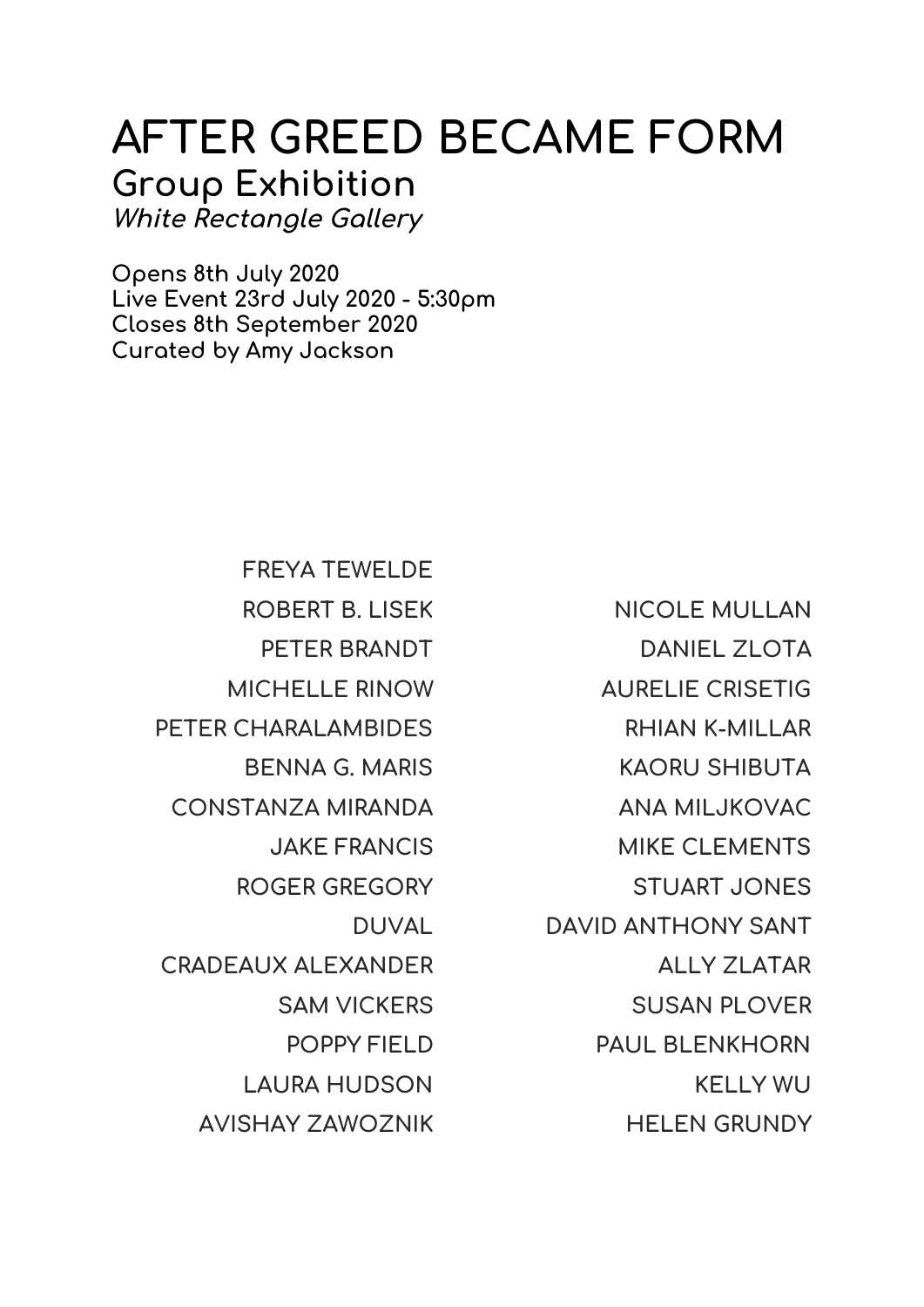**Hypercapitalism** *(mass noun) Pronunciation /*<sup>ˈ</sup>*h*ʌɪ*pəkap*ɪ*t(ə)l*ɪ*z(ə)m/*

an extreme form of capitalism, which goes beyond the profit generated by private owners through trade and industry in order to sustain efficient allocation of resources, political freedoms and production and into a destructive level of profit which depletes natural resources, destroys natural habitats and widens the gap between the world's richest and poorest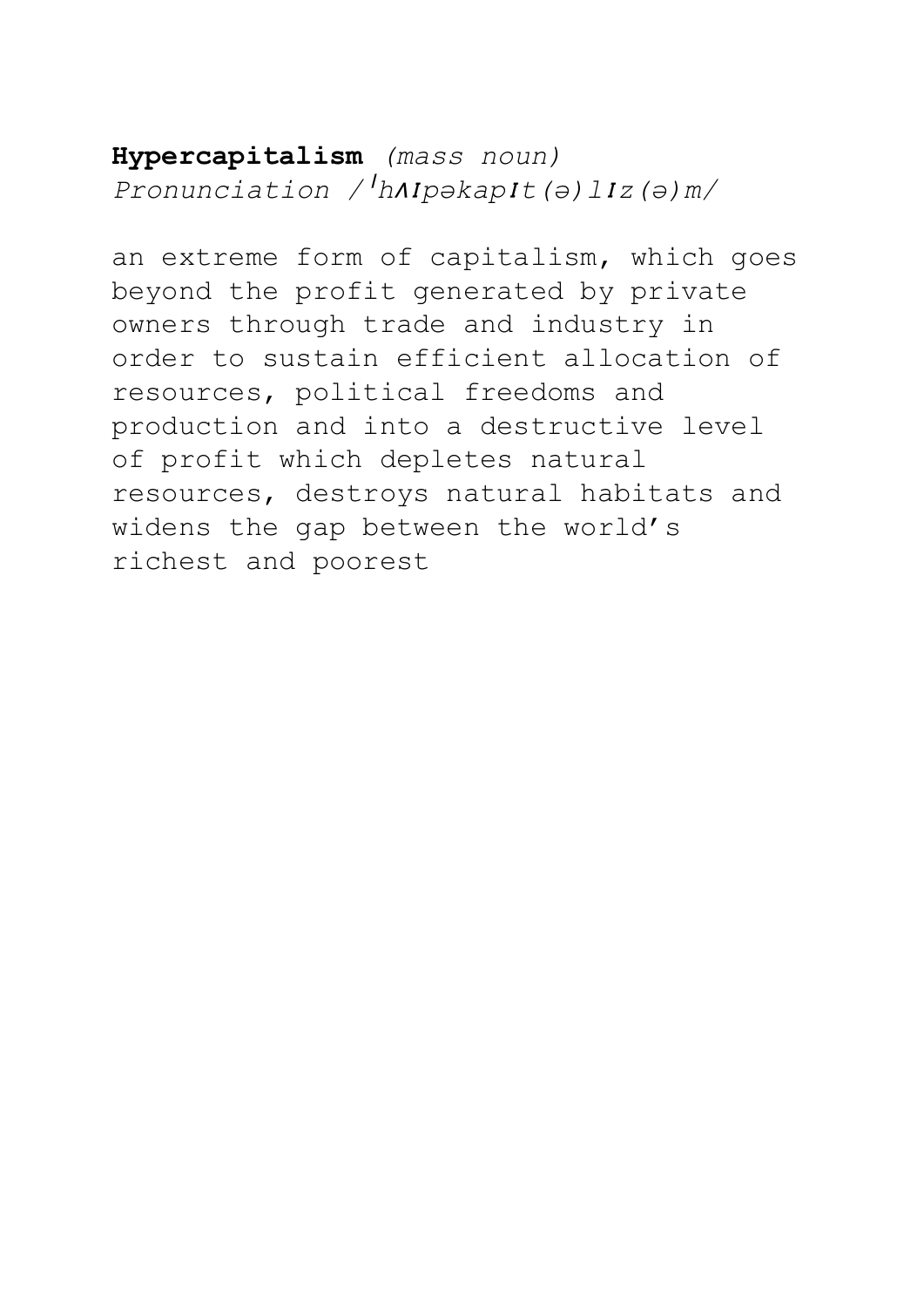**After Greed Became Form seeks to articulate the absurdity we are living through whilst reimagining the world we want to see.**

After Greed Becomes Form seeks to comment on the strange dystopia we find ourselves in, the inequalities which run deep and the lack of reality of it all. In this eerie elitist abyss where we barter 'likes' and 'shares', in the new attention economy, we forget our humanity and empower the most unscrupulous of machines along the way.

Since Andy Warhol's infamous celebration of consumerism. Capitalism, now out of control, has left us in <sup>a</sup> confusing period of hypercapitalism, where in <sup>a</sup> quest to feed our egos with status and wealth, we find ourselves destroying our natural habitat, disgorging planetary boundaries and creating an ever cavernous schism between the rich and the poor.

The exhibition responds to the age we are all living through, full of anger, disappointment and fear for the future. Gone are the days of diamond skulls and bronzed phallacies. To survive this movement, we need to change the way we create and address the ethics we hold. Art, blissfully ignorant in its beauty, has found it's supply chain on display instead.

With Hirst's celectrated genocide responsible for one million<sup>1</sup> victims it is no surprise in this hedonistic Hypercapitalist dystopia the most dishonourable dare to win. A calf once worth £15,000,000 becomes increasingly worthless as buyers slowly seek more responsible investments with minimal blood on the hands and emissions in the air.

After Greed Became Form responds to the last three decades of decadence and greed, both in society and in the art world in general. Artists from around the world were asked the question: "do we need more stuff in the world?" And if we do, what should that "stuff" be? This is their answer.

...after greed became form, we threw our money on the campfire and started again with currencies that rise and fall, not to the power of profit but to the value of people and planet*.*

<sup>&</sup>lt;sup>1</sup> <https://news.artnet.com/art-world/damien-whats-your-beef-916097>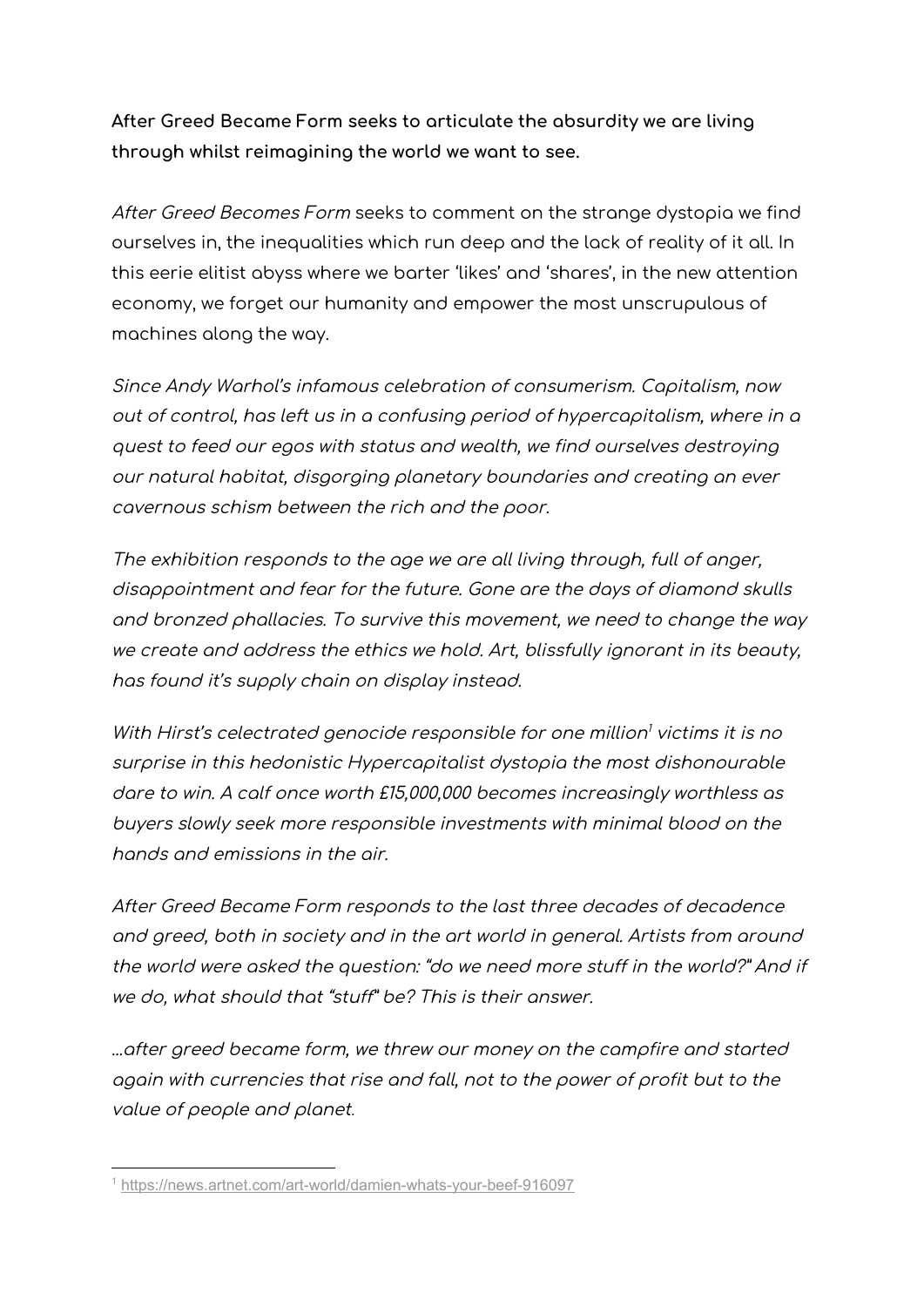## About the gallery

The White Rectangle is <sup>a</sup> virtual gallery founded in 2020. Its vision is to provide new opportunities to self-representing and under-represented artists whilst generating <sup>a</sup> net positive impact on environmental and socioeconomic capital. Exhibitions rotate every four months with three shows each year.

The gallery tackles themes relating to climate change, natural resource constraints and socioeconomic inequalities. The White Rectangle also arranges panel discussions, workshops and events to engage the wider community on critical issues.



## About the curator

Amy Jackson studied at The Ruskin School of Drawing and Fine Art at The University of Oxford in 2008. She is <sup>a</sup> conceptual artist with 15 years' experience blending concept, philosophy, nature and science to create meticulous immersive experiences in traditional galleries and unconventional spaces.

Jackson's experience spans public speaking on the environment, climate change and group and solo exhibitions. She has exhibited at Modern Art Oxford, Kensington <sup>+</sup> Chelsea Art Week and Whitechapel Gallery. Her work includes, video, public art, print and street art.